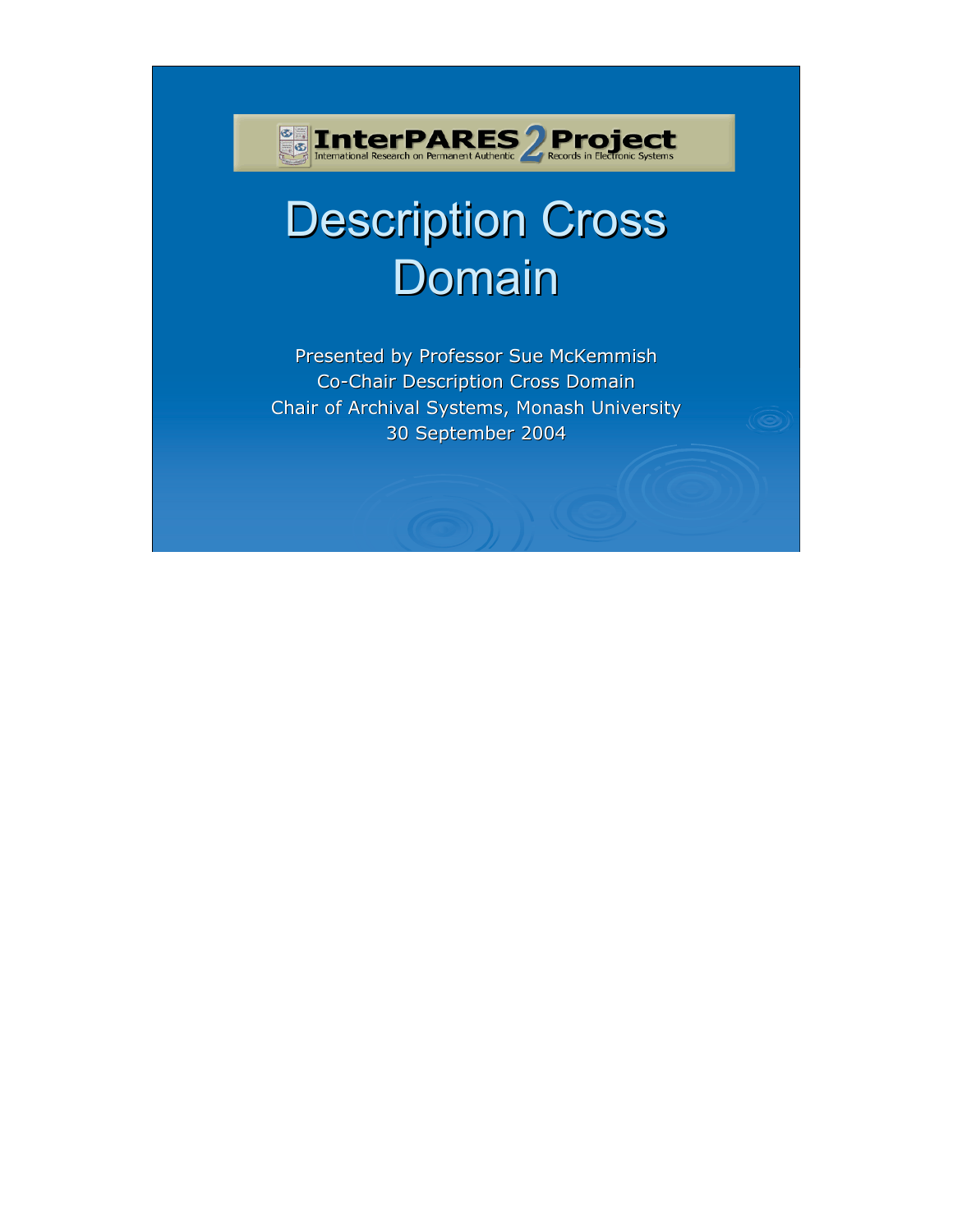

This slide provides an overview of my presentation. I will cover the objectives of the DCD, our research activities and planned outputs, progess to date, the challenges we face, and our dissemination activities.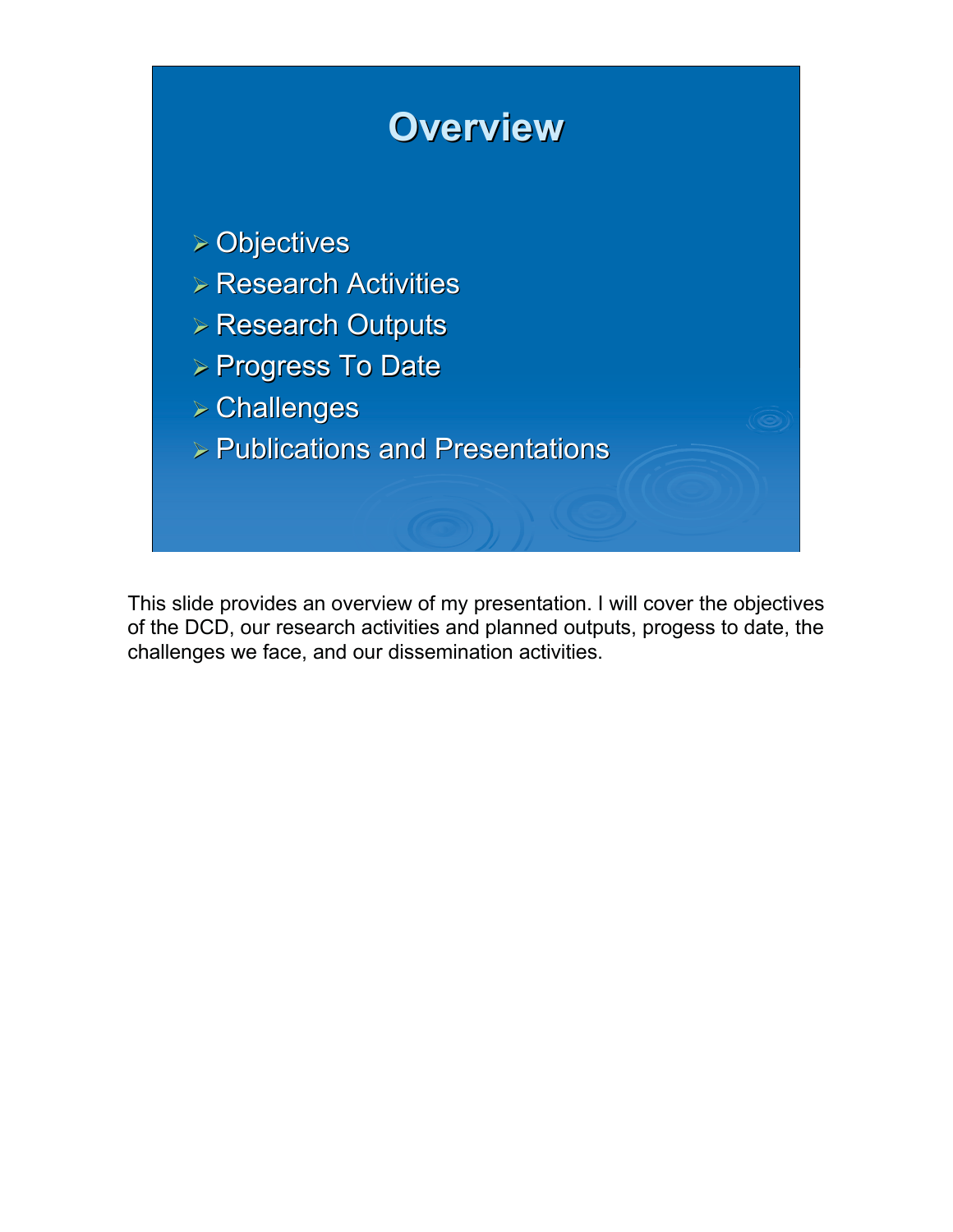#### **Objectives Objectives** Evaluate whether existing and emerging metadata schemas, descriptive standards and metadata tools meet recordkeeping metadata and archival description requirements relating to the appraisal, creation, management, preservation and use of reliable and authentic records in e-<br>government, artistic activities and scientific activities Recommend the development of new metadata schemas, descriptive standards and metadata tools, or the extension of existing/emerging ones Develop metadata specification models and<br>specifications for metadata tools to support this

These are our main objectives as set down in our research plan. In order to achieve these objectives we need to work closely with all the other research teams in InterPARES 2.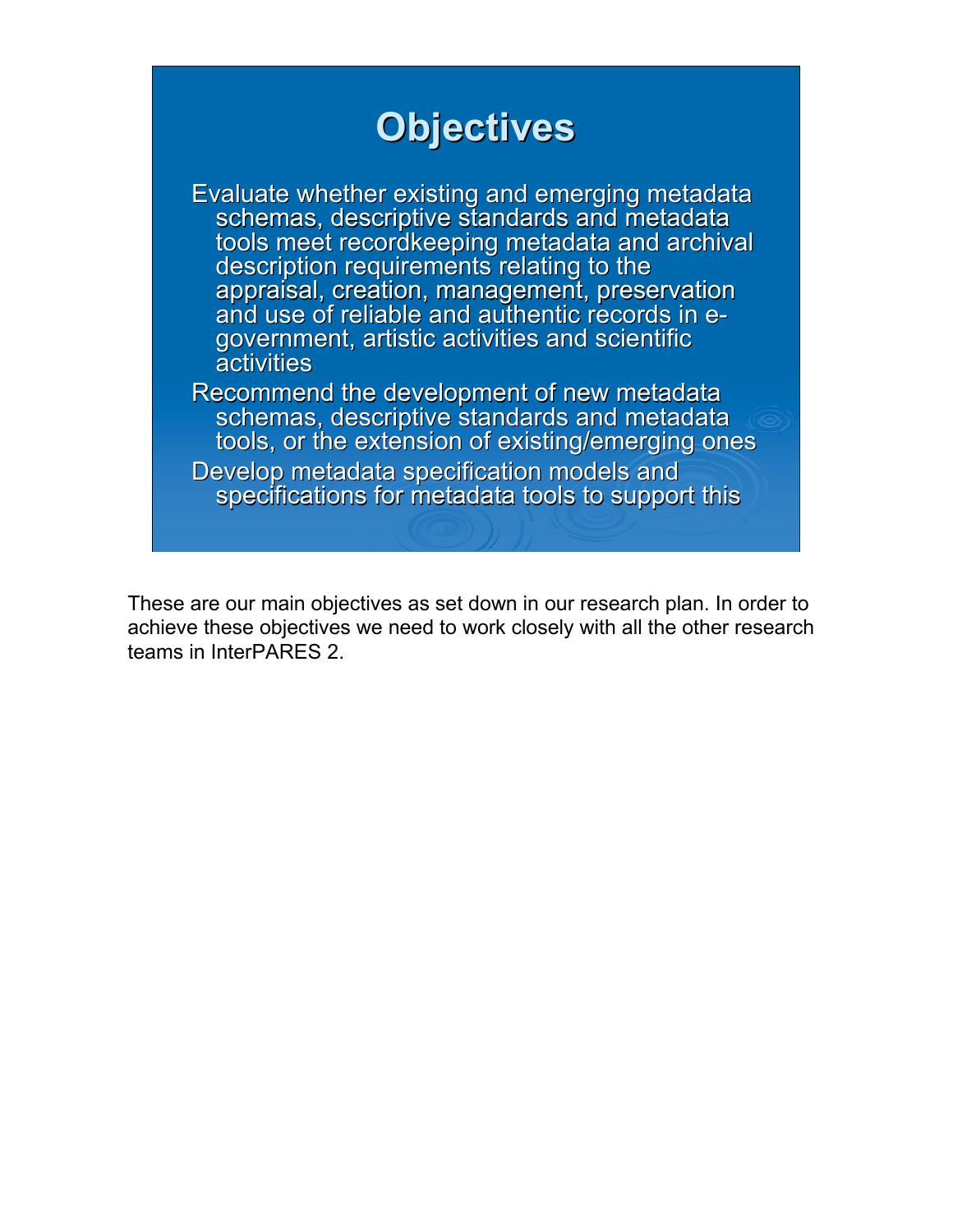#### **Research Activities Research Activities**

- $\triangleright$  Analysis of Case Studies
- $\triangleright$  Literary Warrant Database
- $>$  Metadata Schema Registry
- $>$  Metadata Specification Models
- $\triangleright$  Evaluation and Specification of Metadata Tools
- $\triangleright$  Interface with other relevant R&D initiatives:
	- ISO 23081 Records Metadata Standard
	- Monash Clever Recordkeeping Metadata Project
	- SDSC work on metadata tools development
- $>$  Dissemination of research

This is a list of our research activities which I'll describe in a little more detail.

A couple of things to note about this list:

•The Metadata Schema Registry which is both a major research instrument and one of our deliverables in its own right will be demonstrated to you later today.

•We have been working closely with the ISO Working Group responsible for the Metadata Standard and, as Luciana said, we are in the process of establishing a formal relationship between the ISO and InterPARES to facilitate that. The first part of the ISO standard provides a benchmark against which we are evaluating metadata schemas, including archival description standards. At the same time outputs from the Metadata Registry will constitute Part III of the ISO, and our research findings are informing the development of Part II which relates to implementation

•The Monash Clever Recordkeeping Metadata Project which focuses on implementation issues relating to the creation, use, re-use and re-purposing of metadata for business, current recordkeeping and archival description purposes is funded by the ARC and is also closely linked to InterPARES 2. My Co-Chair Professor Anne G-S from UCLA is a Partner Investigator in that project and other members of the Australian Team are also involved in it.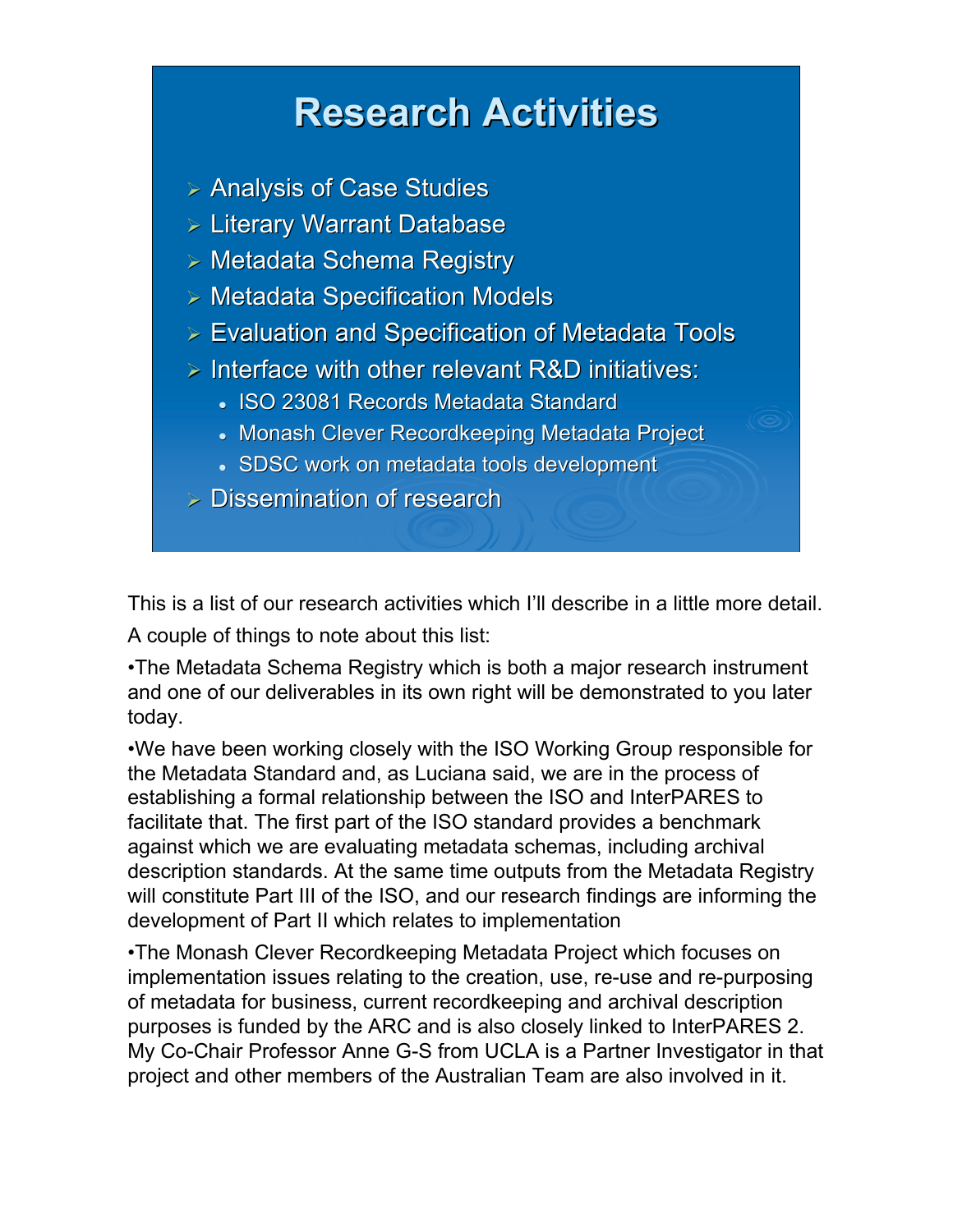## **Research Activities Research Activities**

**Analysis of Case Studies** Identify use of metadata, schemas and standards, and related issues (Focus Groups) **Literary Warrant Database** Identify warrant, or authoritative sources relating to metadata-related requirements for the accuracy, reliability, and authenticity of records and the ways in which metadata and archival description can support appraisal, creation, management, preservation and use (All Teams) (All

These next few slides give you a bit more detail on our research activities. I have highlighted in red the links with other InterPARES work and other R&D initiatives.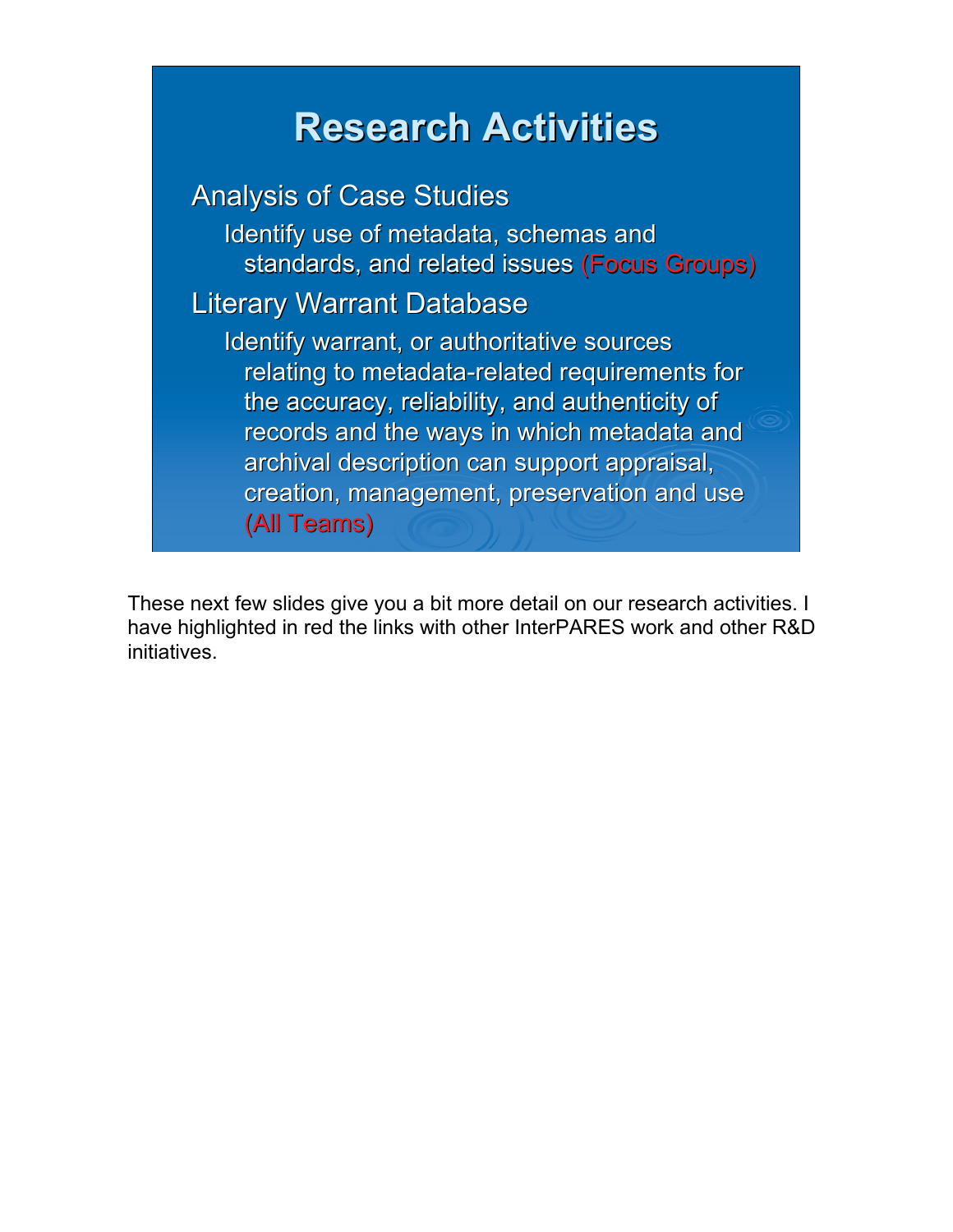

As I mentioned we will demonstrate this for you later. It has multiple purposes as …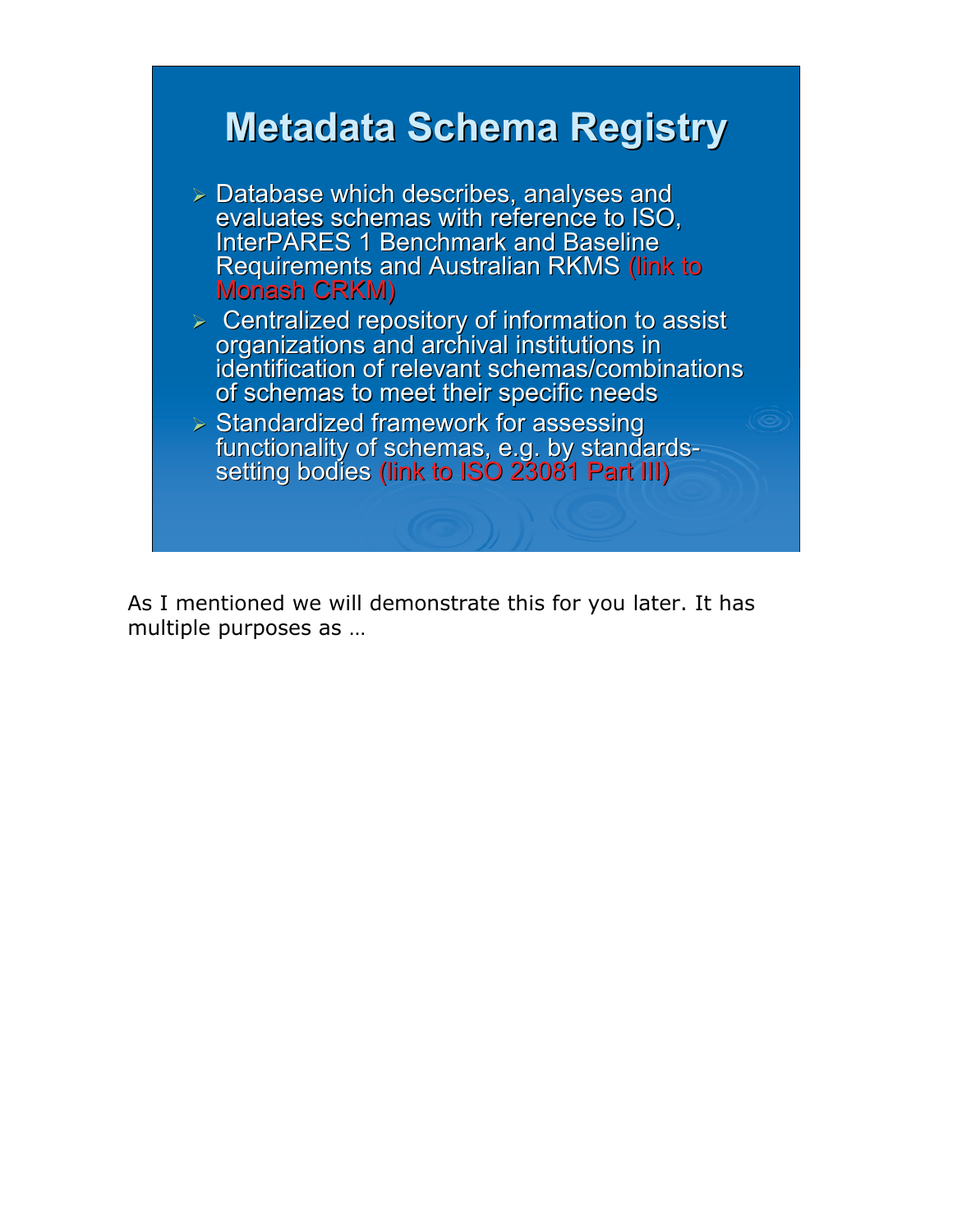

We are also working closely with the Modeling team to develop metadata specifications relating to the models they are developing.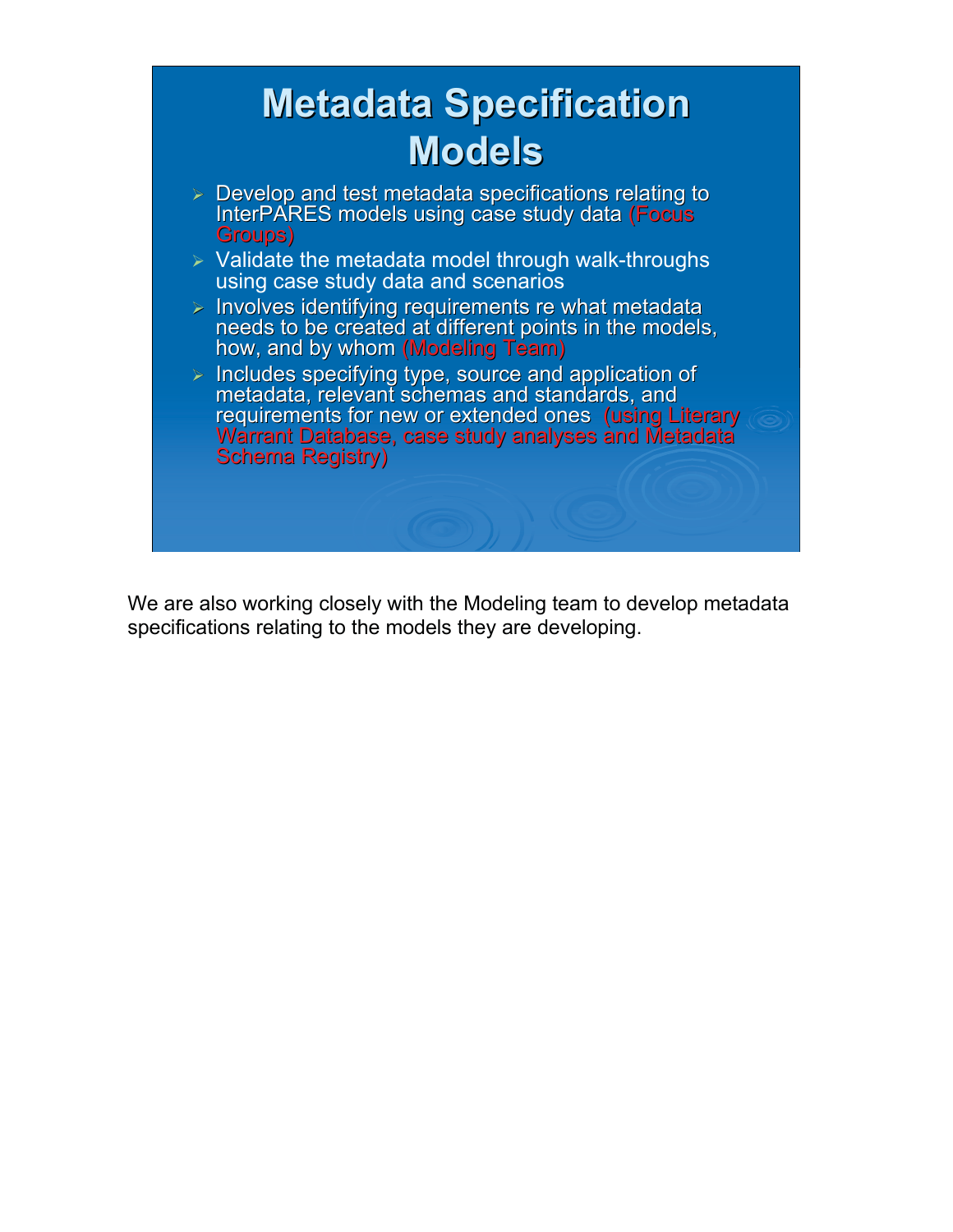# **Metatool Evaluation and Specification Specification**

 $\triangleright$  Evaluate usefulness of existing tools  $\triangleright$  Develop specifications for metadata management tools for activities such as automatic metadata specification and extraction

(Links to SDSC work on metatools and Monash **CRKM Project)** 

And we are looking at the functionality of metatools.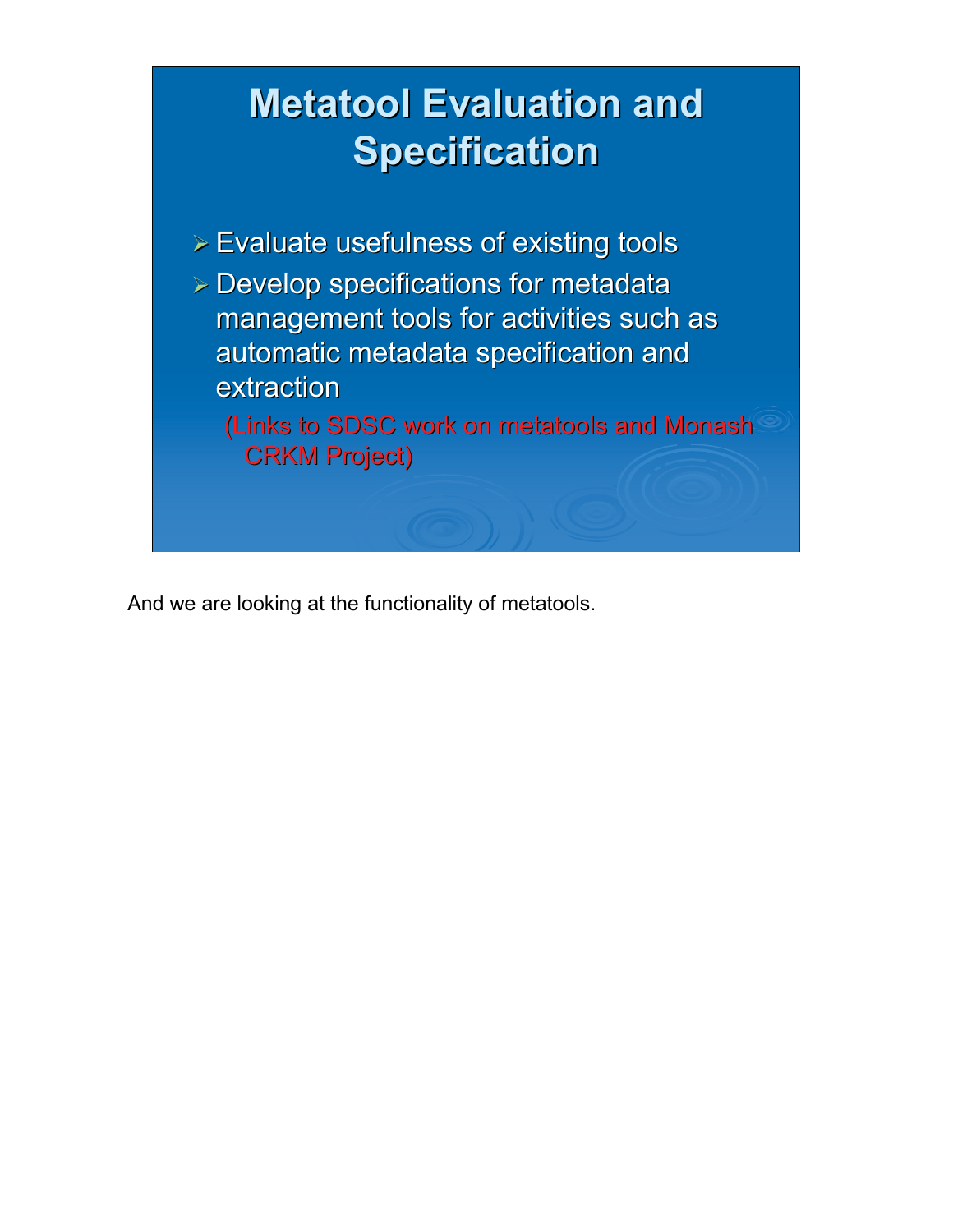

The next couple of slides list our planned research outputs. Work is underway in relation to all of these.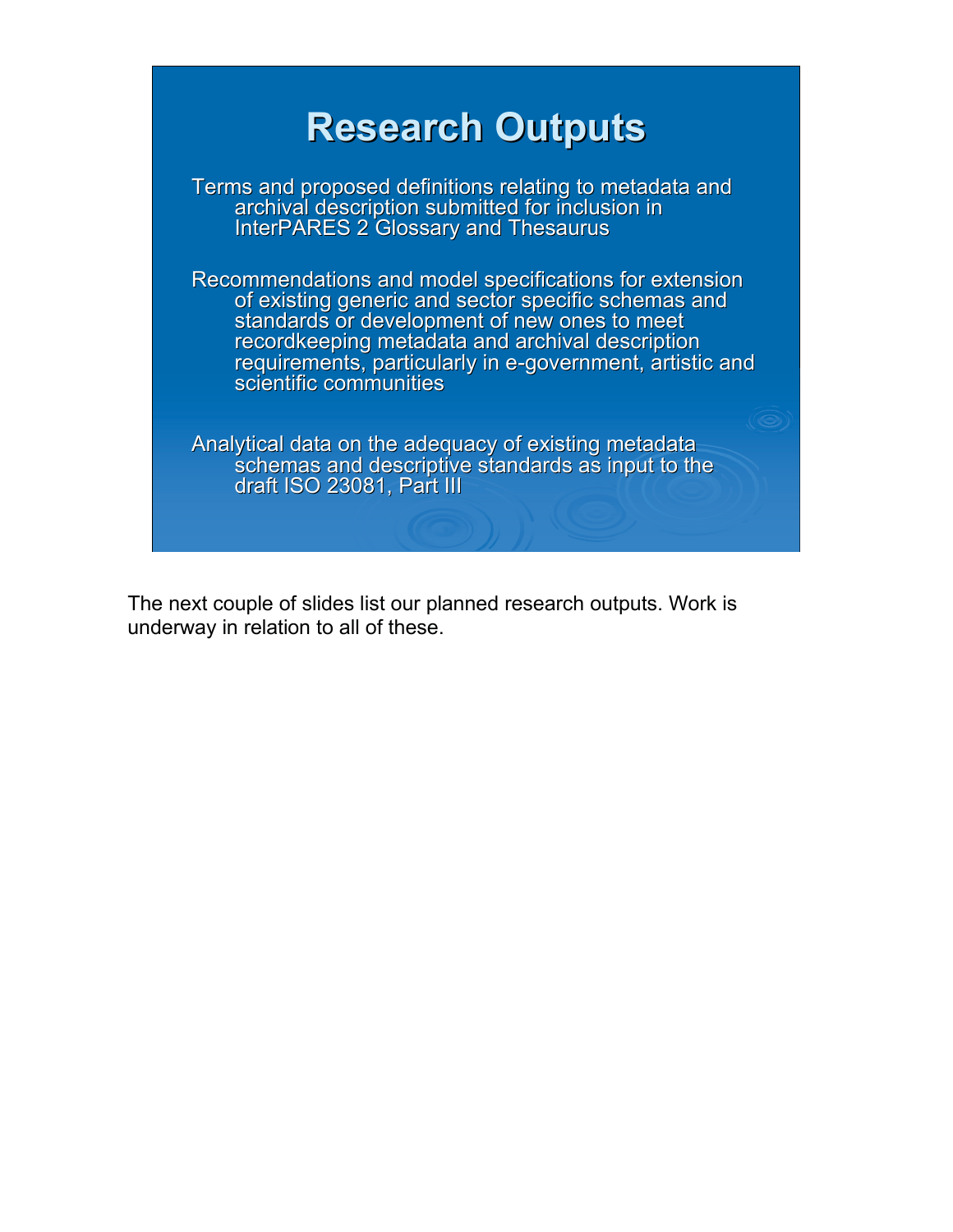#### **Research Outputs Research Outputs**

Other policy and standards recommendations (Policy Cross Domain; ISO; Standards Australia) **Metadata Schema Registry Literary Warrant Database Specifications for Metadata Tools** Contribution of new knowledge, understandings, models and tools to wider metadata community Collaborations/sharing research outputs with other R&D initiatives, including ISO, Monash CRKM project, SDSC projects Publications and presentations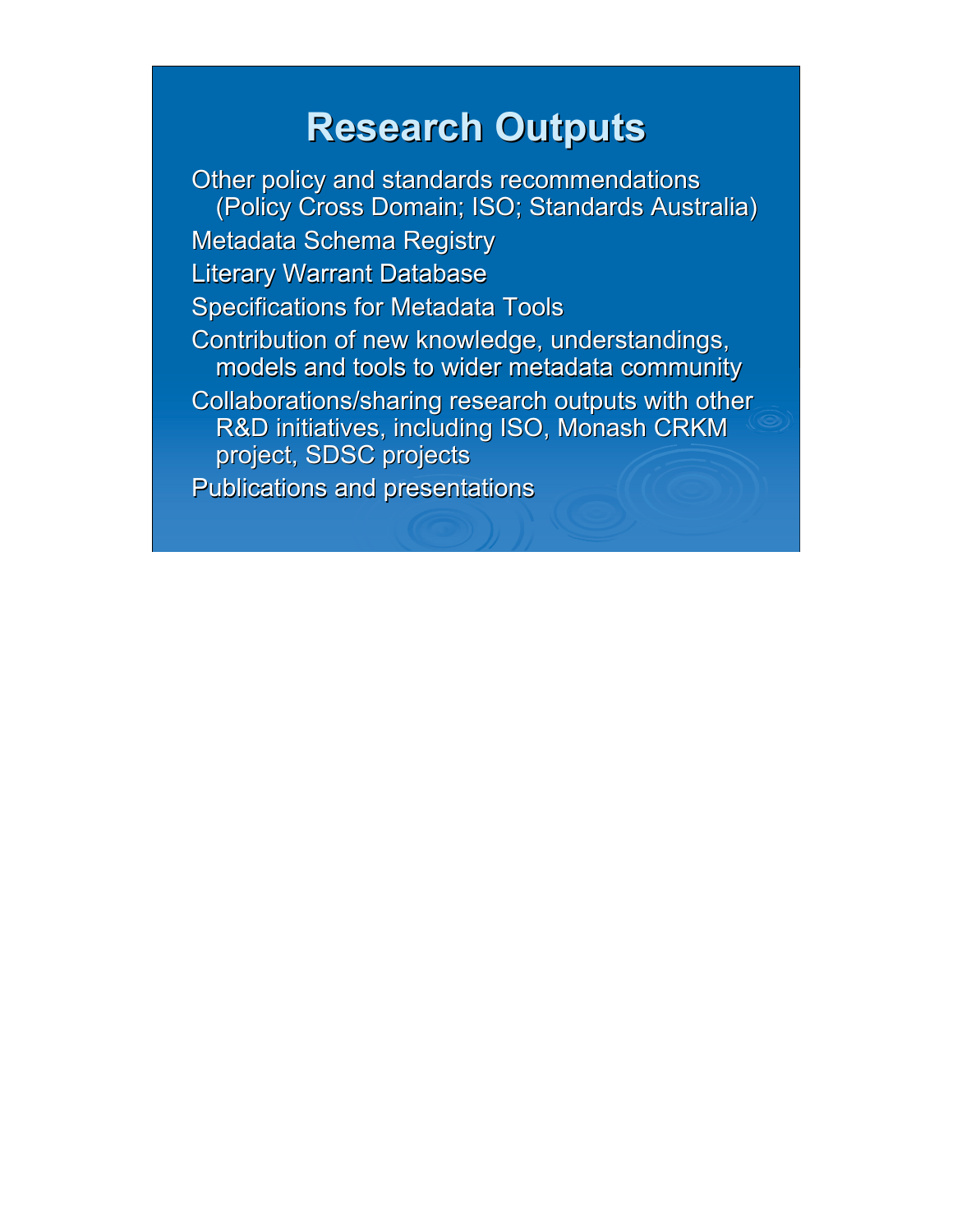

This diagram is still being developed. It represents some of our main activities, the related inputs and outputs, indicating also the interrelationships with the work of other IP researchers and other R&D initiatives, for example in relation to the Metadata Schema Registry, it references inputs including the IP case studies, and external standards and benchmarks, as well as outputs including recommendations re improving sector specific schemas in the arts, scientific and e-government domain, inputs to Part III of the ISO, and recommendations re policy development, for instance in archival description which could be fed into the ICA's frameworks.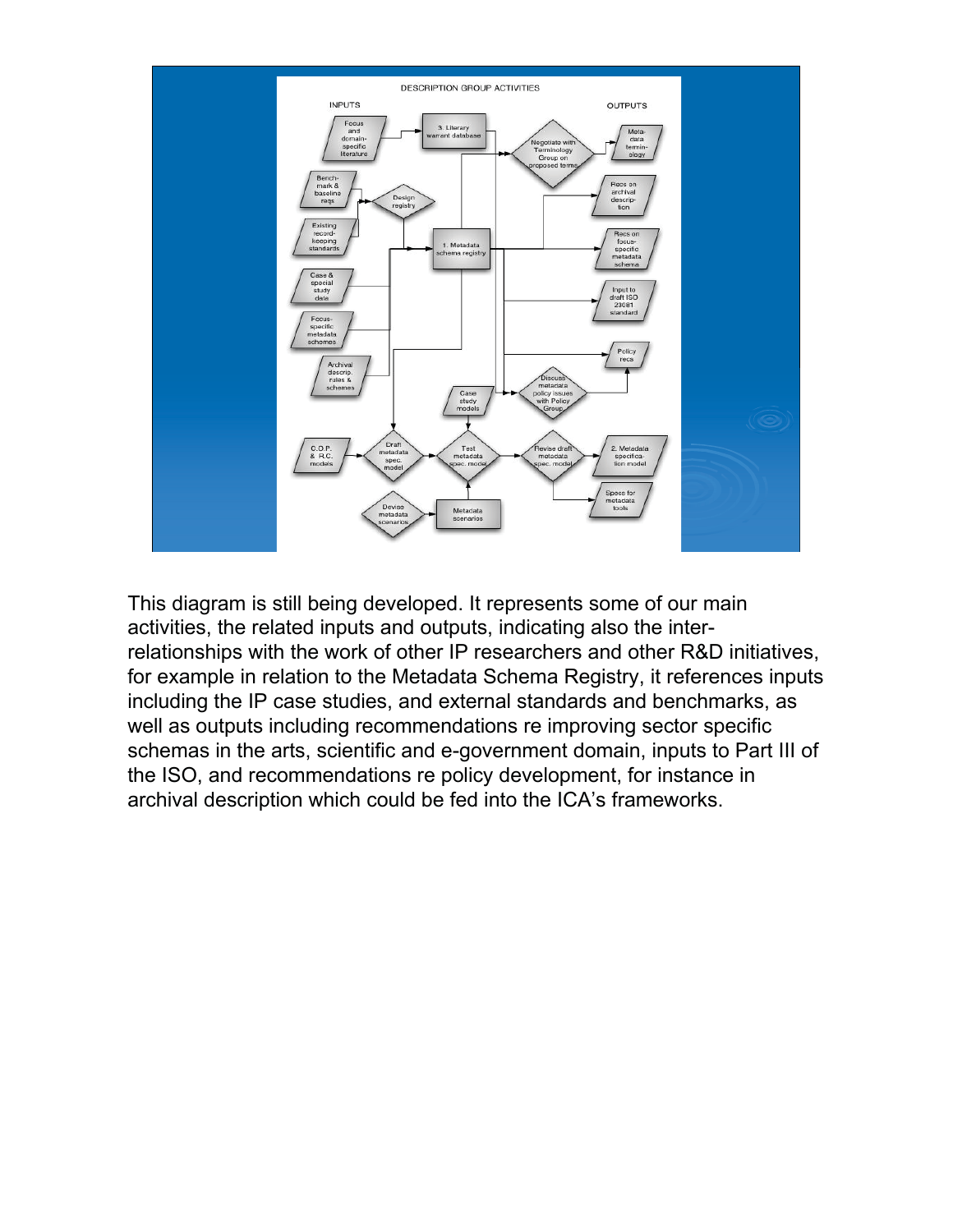

This is a quick overview of our progress to date.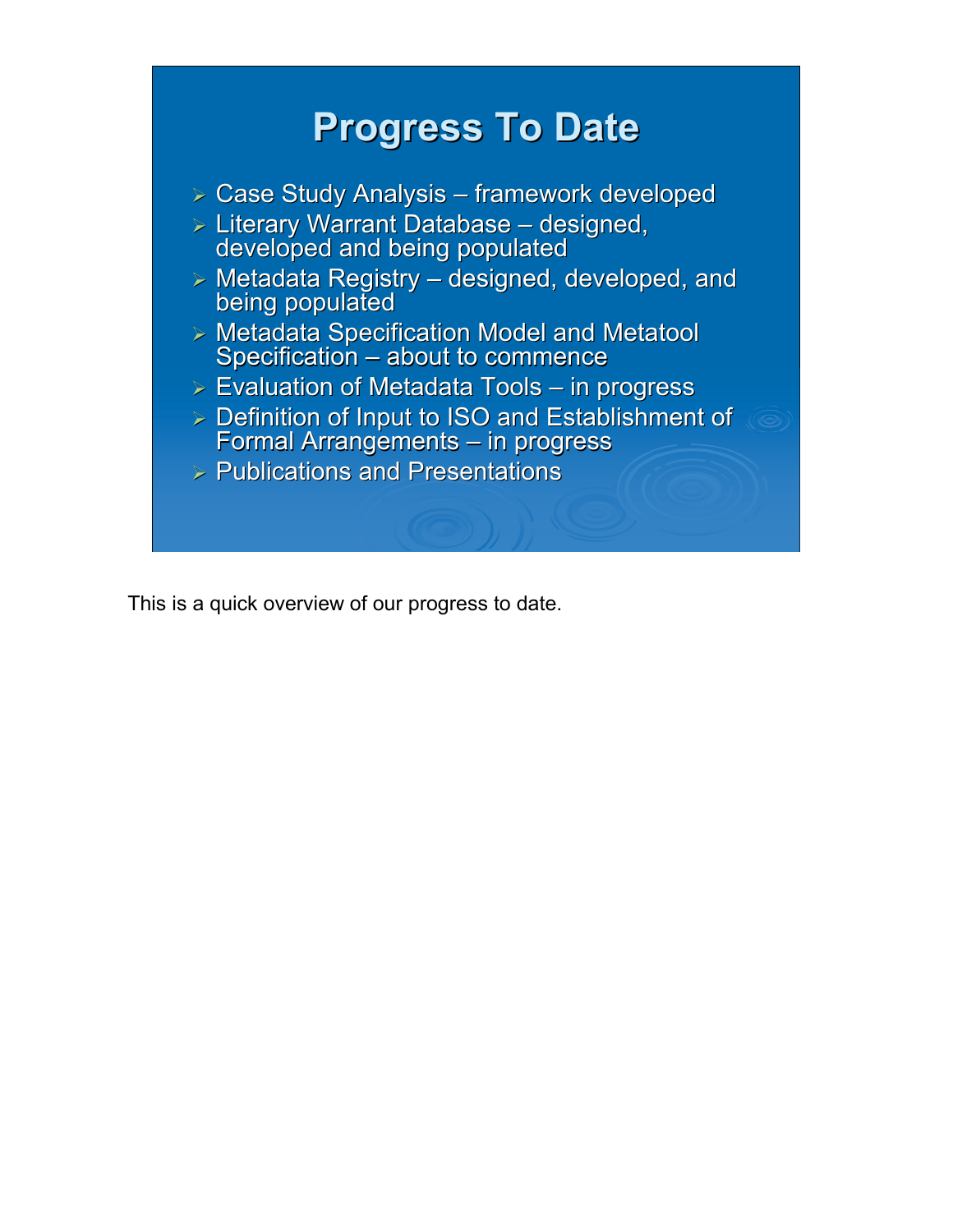## **Challenges**

- $\triangleright$  Geography
- $\triangleright$  Collaborative Research
- $\geq$  Communication
- $\geq$  Coordinating interaction with other teams
- $\geq$  Optimising links to related research initiatives
- $\triangleright$  Cost-effective use of resources

There are many challenges in engaging in international collaborative Research involving academics, students, and practitioners across domains, disciplines and hemispheres. Some of them are listed on this slide – and Luciana has addressed this question more comprehensively and for the Project as a whole in her presentation. DCD has met these challenges through:

•Careful project Management, including research planning; specification of activities and timelines; allocation of responsibilities and roles

•Communication strategies which include regular and irregular face-to-face meetings of the whole or parts of the team, and virtual working meetings via web conferencing/net meeting

•Working with other InterPARES teams via cross membership of teams, liaison people, joint meetings

•Establishing formal links with related projects – ISO, Monash CRKM, SDSC – and coordinating research planning to maximise sharing of inputs and outputs

•Leveraging the resource mix, which includes funding from SSHRC, NHPRC, UCLA, Monash, National Archives Australia, Netherlands National Archives, and SDSC.